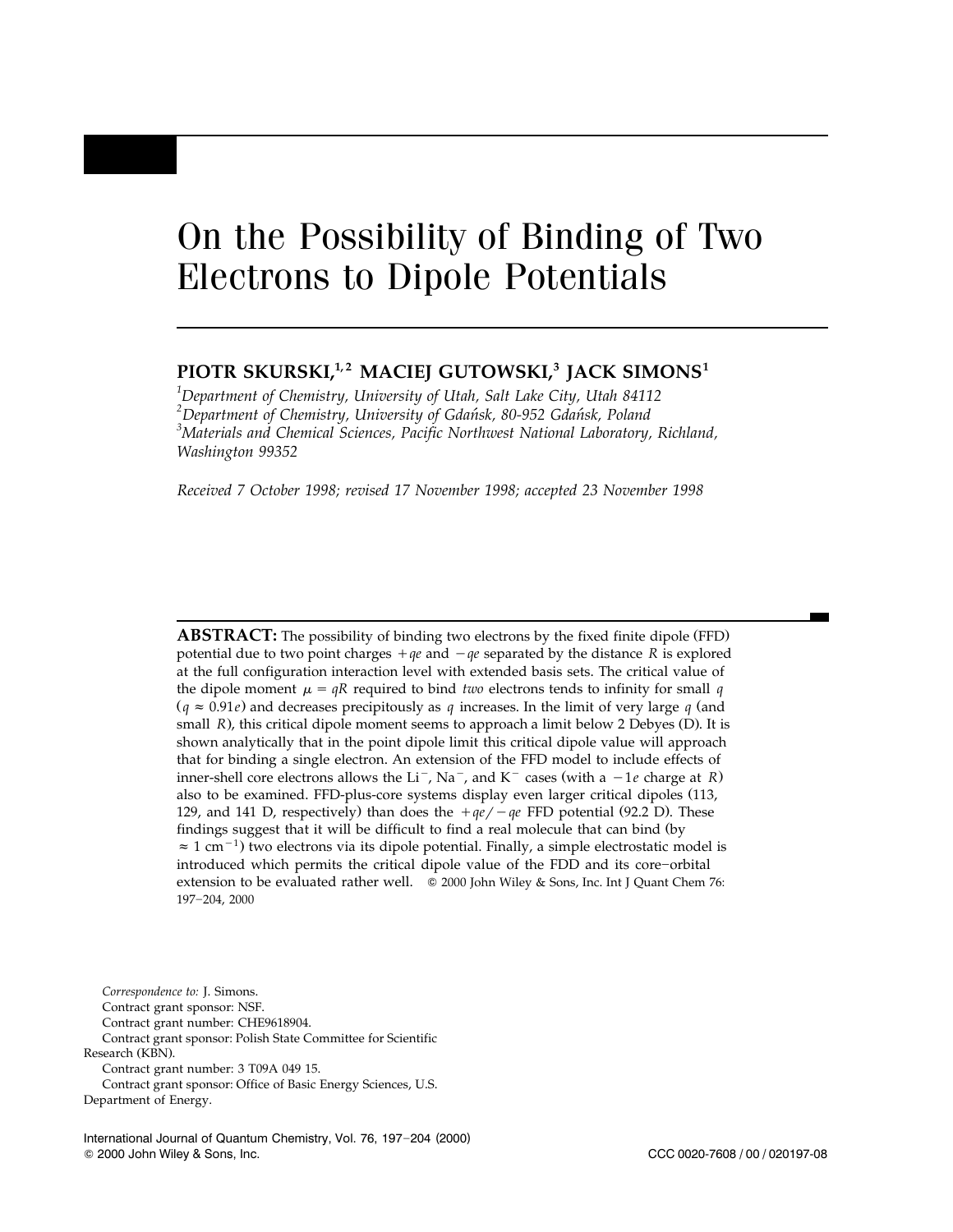# **Introduction**

t was recognized long ago that dipole-bound **I** *singly* charged anions can be electronically stable if the dipole moment  $\mu$  of the neutral molecular host exceeds  $1.625$  Debyes  $(D)$ .\* Specifically, with dipole moments greater than this critical value, for a *point dipole* potential  $(V =$  $-\mu e \cos \theta/r^2$ , there are an infinity of bound states within the context of the Born-Oppenheimer (BO) approximation (i.e., when the dipole is not rotating). It has also been shown that the *same* critical dipole moment that applies to the point dipole potential also applies to fixed (i.e., nonrotating) finite dipoles (FFD), even in the presence of a short-range repulsive core potential  $[2-4]$ . In fact, although the electron binding *energies* of the point or FFD models for  $\mu > \mu_{crit}$  depend on the repulsion potential and the dipole moment magnitude, the value of the critical dipole does not, in the one-electron binding case.

It is important to distinguish these earlier studies from the point of view taken in the present work. Our goal was to determine under what conditions a realistically measurable level of electron binding can occur for *two* electrons. We define this binding threshold to be  $\approx 1$  cm<sup>-1</sup> because such weak binding is within the realm of current (or near-term) experimental capability. The earlier analytical work and its accompanying numerical finite-basis efforts [1] tried to determine the *absolute limit* for binding of *one* electron. This limit is  $\mu_{crit} = 1.625$  D at which *infinitesimal* binding occurs. At a value of  $\mu$  = 1.695 D (see Turner et al. [1d]), the one-electron binding energy is  $1.22 \times 10^{-18}$  eV. Clearly, with our pragmatic *definition* of critical binding ( $\approx 1$  cm<sup>-1</sup>), we will not be able to approach the *absolute* critical binding conditions, but this was not our goal.

Because numerical calculations using the FFD model (i.e., stationary  $+q$  and  $-q$  charges separated by a distance *R* such that  $qR = \mu$ ) have proven very useful in supplementing the analytical work on the conditions for critical binding of a *single* electron, we chose to employ this approach in the present effort on the possibility of binding *two* electrons (where analytical solutions are not feasible). However, our ultimate interest lies in determining when a ''real'' molecule can bind *two* electrons through its dipole potential. Because the point and FFD models are known to yield highly inaccurate binding energies for  $\mu > \mu_{crit}$  (the former giving infinite binding, and the latter can grossly overestimate binding), we also introduce here in the subsection, The FFD-Plus-Core Model, a modification of the FFD potential that produces much more realistic estimates to binding energies when  $\mu > \mu_{crit}$ . This model, we feel, gives a better way to determine the *two*-electron critical binding conditions for real molecules.

As Jordan and Luken demonstrated, the loosely bound electron in a dipole-bound state occupies a diffuse orbital localized mainly on the positive side of the dipole [5]. The average distance between this electron and the neutral molecular core can be quite large (typically  $10-100$  Å). Because the electron is far from the core and because the dominant potential binding the electron to the core is the charge-dipole electrostatic potential, it is often adequate to use the Koopmans' theorem (KT) approach [6] to calculate the electron binding energy for real molecular systems. This static approximation neglects both electron correlation and orbital relaxation effects. The latter have been found to be quite small for most dipole-bound anionic states  $[7-13]$ . On the other hand, it has been found that electron correlation often leads to a sizable stabilization of dipole-bound anions and, in some cases, even provides the dominant contribution to the electron binding energy  $[9-13]$ . Therefore, to achieve very accurate electron binding energies, it is usually best to employ correlated methods as we do in the present effort (where correlation involving the *two* extra electrons are expected to be very strong).

To the best of our knowledge, the possibility of binding *two* electrons to a FFD has not been resolved. Moreover, the attention of experimentalists and computational chemists who deal with multiply charged anions has been limited to valencebound species  $[14-18]$ . Many valence dianions that are well known in condensed phases are found to be electronically unbound in the gas phase because of the strong Coulomb repulsion between the excess electrons [18]. Most gas-phase-stable valence multiply charged anions overcome this repulsion by delocalizing the excess negative charges among several electronegative atoms. For example, in

<sup>\*</sup>Analytical rather than numerical approaches were put forth by Fermi and Teller [1a] as well as by Wightman [1b]. Early finite basis-set estimates to the critical dipole moment of ca.  $2.1$  D were obtained by Wallis et al.  $[1c]$  and later refinement using better basis sets gave 1.695 D [1d].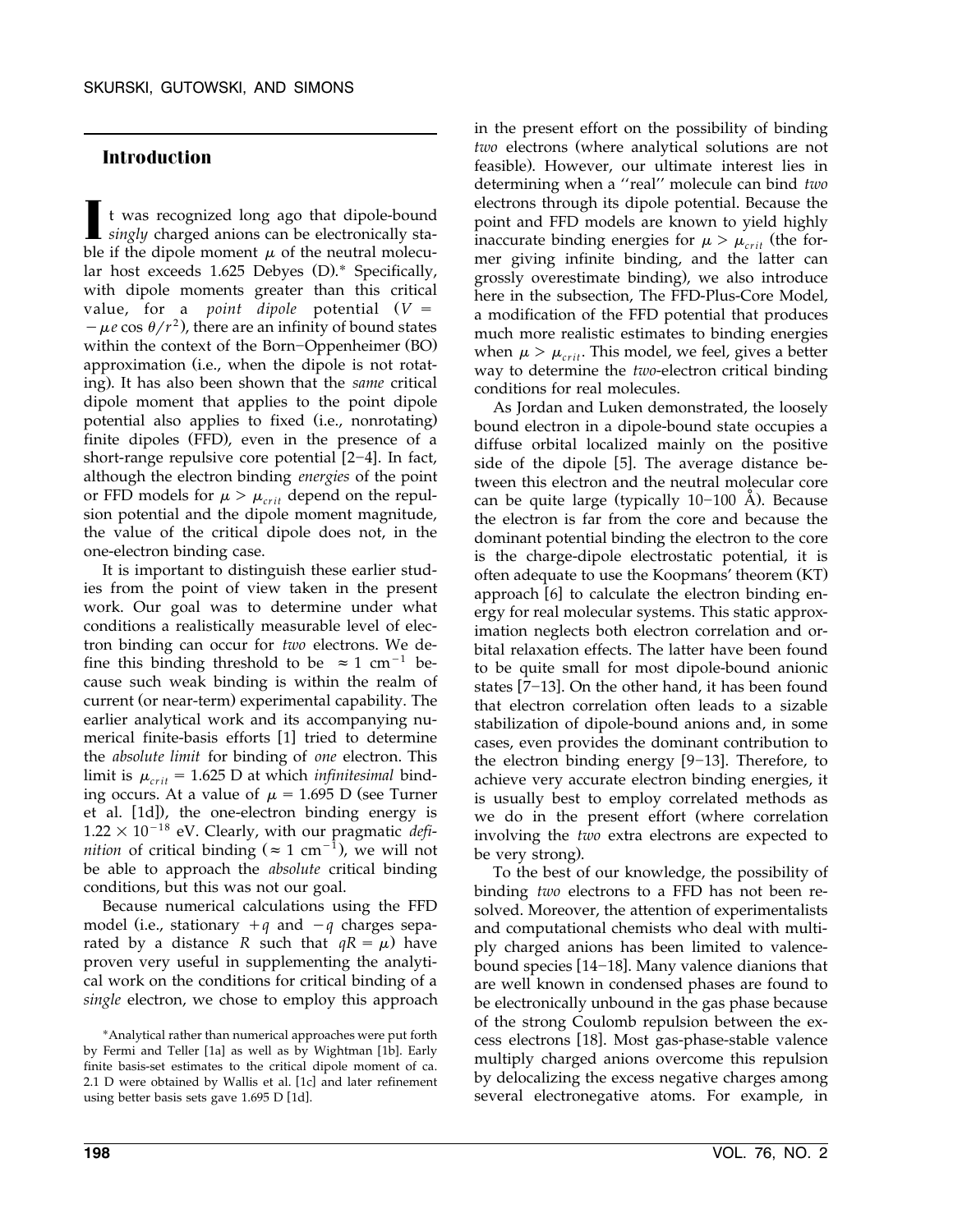TeF<sub>8</sub><sup>2-</sup> and LaF<sub>6</sub><sup>3-</sup>, the excess charges are delocalized over numerous ligands [19, 20].

Because of the growing interest in multiply charged anions  $[14-18]$ , as well as our long-standing interest in dipole-bound singly charged anions, we decided to perform calculations on the FFD model systems (and the variant discussed in the subsection The FFD-Plus-Core Model) to determine the features of this electrostatic potential that are required to bind two electrons. Of course, the ultimate goal is to use the results from these model calculations to suggest realistic molecular systems that may be able to bind two electrons in this manner.

### **Methods**

#### **HOW THE SECOND-ELECTRON BINDING ENERGY IS CALCULATED**

The electron binding energies were computed by subtracting the energy of the doubly charged anion from the energy of the singly charged anion. For the FFD potential, rather than reporting electron binding energies for various *q* and *R* values, we report the critical positions  $R_{crit}$  for which the second electron is barely (i.e.,  $\approx 1 \text{ cm}^{-1}$ ) bound for various *q* values, from which we then compute the critical dipole as  $\mu_{crit} = qR_{crit}$ . We do this because we know from experience in applying the FFD model to *singly* charged anions that this model overestimates the magnitude of the binding energies (when compared to real many-electron molecules) but is quite capable of determining the *critical* binding conditions [5]. In fact, we remind the reader that the FFD model has exactly the same 1.625 D critical dipole value, independent of *q*, as the point dipole model in the *one*-electron case, even if the potential also includes a repulsive short-range cutoff. When using the FFD-plus-core potential model detailed below, we used conventional atomic orbital basis sets (see Testing the Basis subsection) and an SCF-level treatment of the  $(1s<sup>2</sup>, 1s<sup>2</sup>2s<sup>2</sup>2p<sup>6</sup>$  and  $1s<sup>2</sup>2s<sup>2</sup>2p<sup>6</sup>3s<sup>2</sup>3p<sup>6</sup>)$  core orbitals. The one or two ''extra'' electrons and their orbitals were treated exactly as in the FFD potential case (see below).

The energies of the monoanion and dianion were determined using the configuration interaction (CI) method including all single and double excitations to treat one or two extra electrons (i.e., a full CI calculation), using the restricted

Hartree-Fock (RHF) reference function. For the one-electron monoanion, of course, only a single configuration is necessary, so the RHF calculation provides the final energy. For the dianion, we examined both the singlet and triplet states, and in every case, the singlet state proved to be the ground electronic state for geometries where the dianion is electronically bound.

#### **ATOMIC ORBITAL BASIS SETS**

The diffuse character of the outermost electrons' density necessitates the use of very flexible atomic orbital basis sets containing functions with very low exponents. In this work, we used an *uncontracted* aug-cc-pVQZ basis set [21] supplemented with diffuse *s*, *p*, and *d* symmetry functions centered on the positive charge of the dipole. We used even-tempered six-term *s*, six-term *p*, and fourterm *d* sets having a geometric progression ratio equal to 3.2  $[22]$ , and for every symmetry, we began the exponents of the extra diffuse functions from the lowest exponent of the same symmetry included in the aug-cc-pVQZ basis set designed for hydrogen. We thereby achieved the lowest exponents of  $2.200715(-5)$ ,  $7.897615(-5)$ , and 1.811981( $-3$ ) for the *s*, *p*, and *d* symmetries, respectively. In some of our calculations, the charge *q* is larger than 1*e*, in which case, we scaled the Gaussian exponents by  $q^2$  [23], after which the scaled basis set was supplemented with extra diffuse *s* and *p* functions with exponents forming an even-tempered progression starting from the lowest exponent in the scaled set and proceeding with a geometric constant of 5.0 until a most diffuse exponent of  $10^{-5}$  is reached. This means, for example, that for the largest *q* considered,  $q = 10,000e$ , we supplemented the scaled-and-supplemented aug-cc-pVQZ set with 12 *s* and 12 *p* additional diffuse functions, giving an atomic orbital basis containing 140 total functions.

#### **TESTING THE BASIS**

To test our basis, we explored the dependence of the electron binding energy on the choice of the extra diffuse functions for cases with  $\mu$  slightly above  $\mu_{crit}$ . These tests were performed with the uncontracted aug-cc-pVQZ core basis set (corresponding to  $q = 1e$ ) and with only the extra diffuse functions being varied. We found that for  $q = 1e$  and  $R = 19.19$  Å when the second electron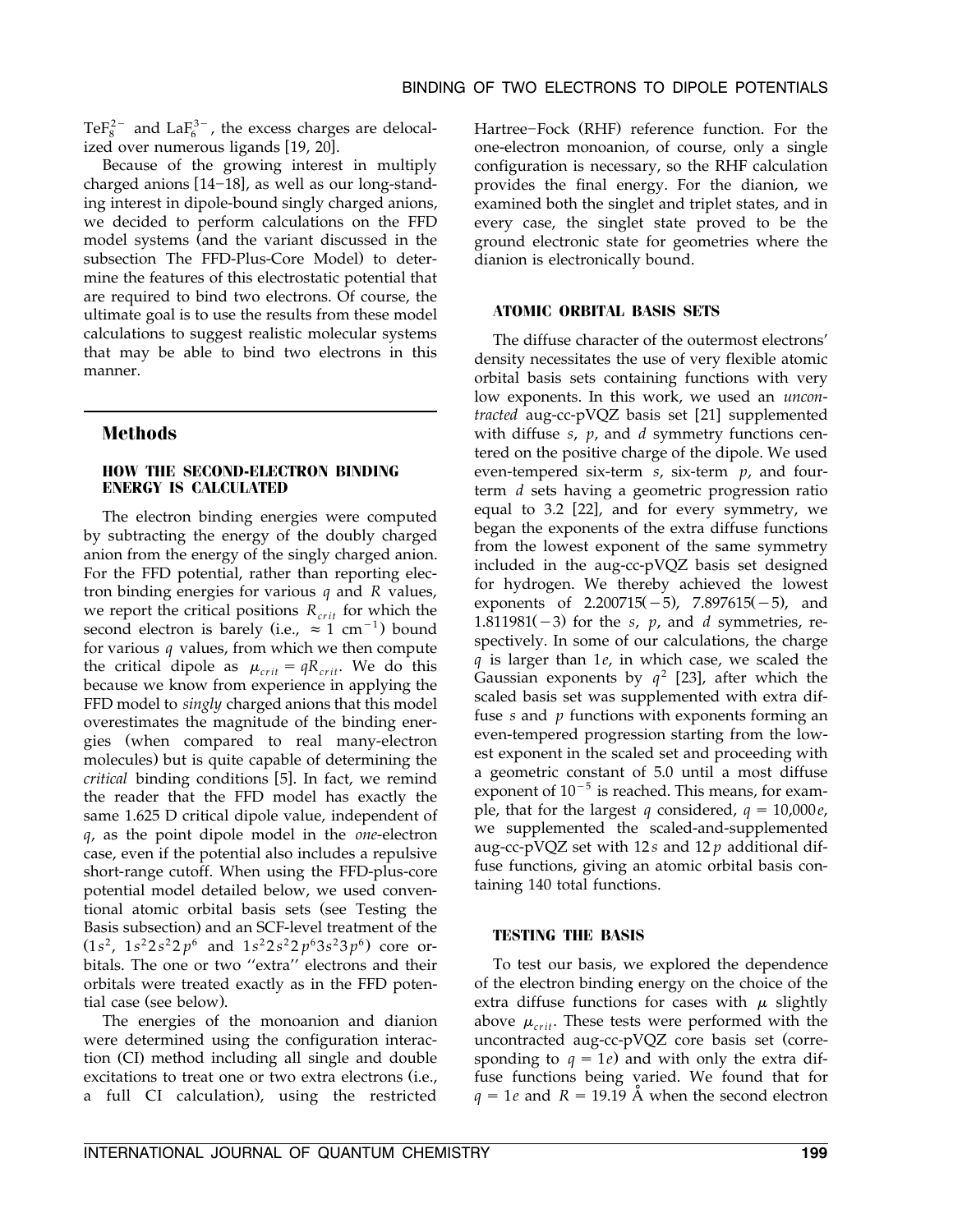is barely<sup>†</sup> bound, the electron binding energy increased by less than 1  $cm^{-1}$  after inclusion of two additional sets of diffuse *s* and *p* functions. Next, we replaced the 6*sp*4*d* set of diffuse functions by a seven-term *sp* and five-term *d* diffuse set with the geometric progression ratio reduced to 2.4 and found the electron binding energy to again increase by less than  $1 \text{ cm}^{-1}$ .

Next, we verified that our scaled-and-extended basis set reproduced reasonably well the energies needed to remove one electron from the two-electron atomic systems  $H^-$ , He, Li<sup>+</sup>, Be<sup>2+</sup>, and B<sup>3+</sup>. These tests were carried out because they arise in the FFD cases for  $R \rightarrow \infty$  and  $q = 1-5$ . Specifically, our calculated and the experimental results (eV) are 0.749 versus 0.754 for  $H^{-}$  [24],<sup>‡</sup> 24.571 versus 24.580 for He [25], 75.616 versus 75.619 for  $Li^+$ [25], 153.848 versus 153.850 for Be<sup>2+</sup> [26], and 259.297 versus 259.298 for  $B^{3+}$  [25].

We also considered how our scaled-and-extended basis set performs for *one* excess electron in the field of the FFD. Using our  $\approx 1$  cm<sup>-1</sup> definition of binding, the *critical* value of  $\mu$  required to bind *one* excess electron was computed to be 2.01, 1.95, 1.84, 1.80, and 1.76 D for *q* equal to 1, 10, 100, 1,000, and 10,000*e*, respectively, which can be compared with the analytical result of  $1.625$  D [1] and to the early numerical predictions of ca.  $2.0$  D  $[1]$ . Because  $\mu_{crit}$  should be 1.625 D for *all q* values in this one-electron FFD case to achieve infinitesimal binding, these results suggest that our finite basis set performs better the closer the finite dipole is to a point dipole, although the fact that we achieve different critical dipoles for different *q* values is at least partly a result of how we define critical binding. †

In the cases discussed in the subsection The FFD-Plus-Core Model, we replaced the  $+1e$  point charge by a  $+3e$ ,  $+11e$ , or  $+19e$  charge that we surround by 2, 10, or 18 electrons occupying the lowest available atomic orbitals. These calculations were performed to assess the effects of core orbitals on the critical binding† conditions for two

electrons. In these calculations, the 2, 10, or 18 core electrons were described at the SCF level with a  $6-311G$  basis set [26]. The diffuse part of the basis set used to describe the extra electrons was the same as discussed earlier. All calculations were carried out on a Silicon Graphic Power Challenge numerical server and an IBM RS/6000 3BT workstation using the Gaussian 94 [27] package.

# **Results and Discussion**

#### **BINDING OF TWO ELECTRONS BY A POSITIVE +<sup>q</sup> CHARGE**

As the first step, we explored how small the charge of the positive nucleus can be and still bind two electrons, and we determined that the critical value is  $q = +0.91161e$ . This result indicates that for a finite dipole built of two points charges  $+q$ and  $-q$ , we cannot expect binding of *two* electrons if *q* is smaller than  $+0.91161e$ , even if the distance *R* between the charges forming the dipole is infinitely large. We must therefore use the values *q* ) 0.91161*e* if we intend to build a system which is able to bind two electrons by electrostatic attraction to a  $+q$  and a  $-q$  charge separated by some finite distance *R*. This result shows that the twoelectron critical binding conditions for the FFD model are not identical to those for one-electron binding to the FFD because that latter has  $\mu_{crit}$  = 1.625 D for *any q* value.

#### **THE FFD CASE**

We next considered various integer and fractional point charges  $+q$  and  $-q$  in the range  $0.91161e < q \le 10,000e$ . We performed calculations for such large *q* values because we wanted to extrapolate to the point-dipole limit by taking  $q \rightarrow \infty$ ,  $\bar{R} \rightarrow 0$ , with *qR* finite. For each value of *q*, we determined the critical distance  $R_{crit}$  between the point charges required to bind *two* electrons; for *R* greater than this critical distance, two electrons will be bound by  $> 1$  cm<sup>-1</sup>, but for *R* smaller, one electron will detach (or be bound by  $<$  1 cm<sup>-1</sup>). The values of *R*<sub>crit</sub> and the corresponding values of the dipole moments are given in Table I for the values of *q* examined here. Clearly, the critical dipoles for the FFD model seem to depend very strongly on *q*, unlike the one-electron binding case, and to be extremely large for small  $q$  (the most chemically relevant).

<sup>†</sup> Realizing that we are carrying out numerical calculations using a finite basis set and keeping in mind that we are trying to determine under what conditions a molecule can bind *two* electrons by an amount that is small yet *experimentally observable*, we chose to define the binding limit to be  $1 \text{ cm}^{-1}$  or more

when we consider it bound.<br> $*$ Experimental result is 6082.99  $\pm$  0.15 cm<sup>-1</sup> (0.754199 eV) by Lineberger et al. [24b].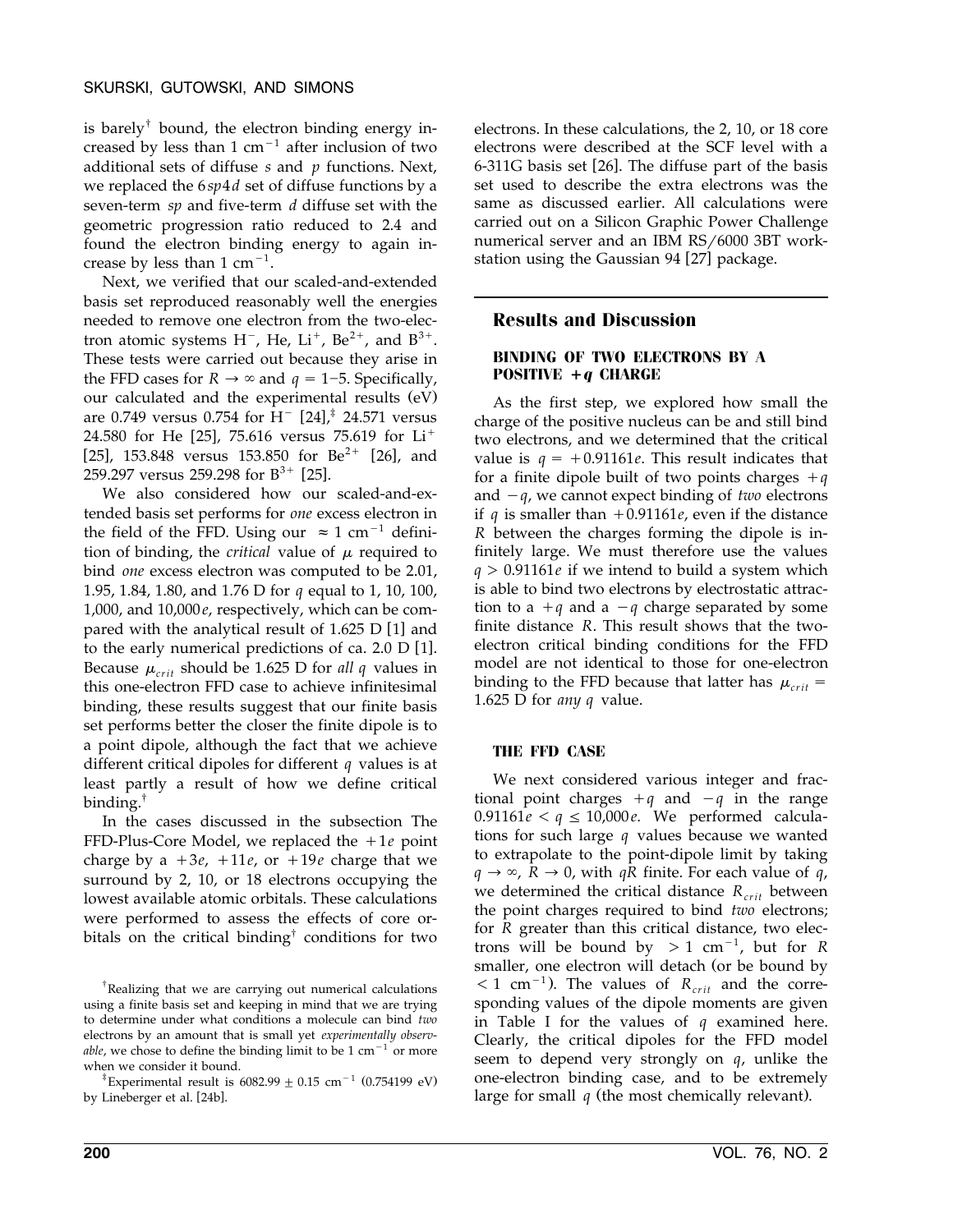#### **TABLE I**

Charges  $q$  (in e), critical distances  $R_{crit}$  (in  $\AA$ ), and corresponding dipole moments  $\mu$  (in Debye), **required to bind two electrons; the approximate** values of  $R_{crit}$  determined from Eq. (1) are given **in parentheses.**

| q        | $R_{crit}$ | $\mu$    |
|----------|------------|----------|
| 10000.00 | 0.0000410  | 1.9693   |
| 1000.00  | 0.0004640  | 2.2287   |
| 100.00   | 0.0050284  | 2.4153   |
| 10.00    | 0.0754196  | 3.6226   |
| 8.00     | 0.1016904  | 3.9075   |
| 7.00     | 0.1222986  | 4.1120   |
| 6.00     | 0.152282   | 4.3887   |
| 5.50     | 0.172926   | 4.5683   |
| 5.00     | 0.199387   | 4.7885   |
| 4.50     | 0.234373   | 5.0659   |
| 4.00     | 0.282498   | 5.4276   |
| 3.50     | 0.352252   | 5.9218   |
| 3.00     | 0.460990   | 6.6427   |
| 2.50     | 0.649800   | 7.8029   |
| 2.00     | 1.041550   | 10.0056  |
|          | (1.17)     |          |
| 1.90     | 1.173610   | 10.7106  |
| 1.80     | 1.338620   | 11.5735  |
| 1.70     | 1.549780   | 12.6547  |
| 1.60     | 1.828200   | 14.0501  |
| 1.50     | 2.209900   | 15.9220  |
|          | (2.34)     |          |
| 1.40     | 2.761120   | 18.5672  |
| 1.30     | 3.618380   | 22.5939  |
| 1.20     | 5.113200   | 29.4719  |
|          | (5.21)     |          |
| 1.10     | 8.301800   | 43.8631  |
| 1.00     | 19.190000  | 92.1742  |
|          | (19.23)    |          |
| 0.95     | 47.000000  | 214.4646 |
| 0.91161  | $\infty$   | $\infty$ |

#### **AN APPROXIMATION TO <sup>R</sup>crit (AND THUS TO**  $\mu_{crit}$ )

While examining the results of our ab initio calculations, we discovered that the value  $R_{crit}$ obtained in the FFD calculation can be estimated by using a simple first-order electrostatic model in which the two-electron atom having nuclear charge  $+q$  is destabilized by a distant point charge  $-q$ . If the destabilizing Coulomb interaction of one of the electrons of this atom or ion with the charge  $-q$ , given approximately by  $q/R$ , exceeds the electron binding energy  $EA(q)$  of this atom or ion, then the second electron becomes electronically unbound.

This hypothesis leads to approximate expressions for  $R_{crit}$  and  $\mu_{crit}$ :

$$
R_{crit} \approx q/EA(q); \ \mu_{crit} \approx q^2/EA(q). \tag{1}
$$

As shown in Table I, Eq.  $(1)$  appears to work reasonably well even for relatively large charges *q*, even though polarization of the two-electron atom or ion by the charge  $-q$  as well as penetration effects in the first-order Coulomb interaction are neglected in Eq. 1.

#### **EXTRAPOLATION OF THE FFD TO**  $q \rightarrow \infty$ ,  $R \rightarrow 0$ , WITH FINITE  $qR$

There clearly is a very strong dependence of the two-electron  $\mu_{crit}$  on *q* as shown in Table I. For  $q = 2$  and 3*e*,  $\mu_{crit}$  drops to 10.01 and 6.64 D, respectively, and the corresponding  $R_{crit}$  values are 1.042 and 0.461  $\AA$ . As  $q$  further increases, the critical dipole moment seems to approach a limiting value of ca.  $2 D$  (see Fig. 1), which provides an estimate for the critical value ( $\mu_{crit \text{-} pd}^{2e}$ ) of the *point dipole* required to bind *two* electrons as obtained within our limited-basis variational approach and using our 1  $cm^{-1}$  criterium for critical binding. The small differences among the numerically determined ''asymptote'' of ca. 2 D and the exact critical value of 1.625 D required to infinitesimally bind *one* electron,  $\mu_{crit}^{1e}$ , as well as our  $q = 10,000$ finite basis set *one*-electron  $1 \text{ cm}^{-1}$  critical dipole of 1.76 D raise the question of whether the twoelectron case actually has a critical *point* dipole



**FIGURE 1.** Dependence of the critical value of the finite dipole moment  $(+q) \stackrel{R}{\cdots} (-q)$ , required to bind two electrons, on the charge *q* of the constituting monopoles.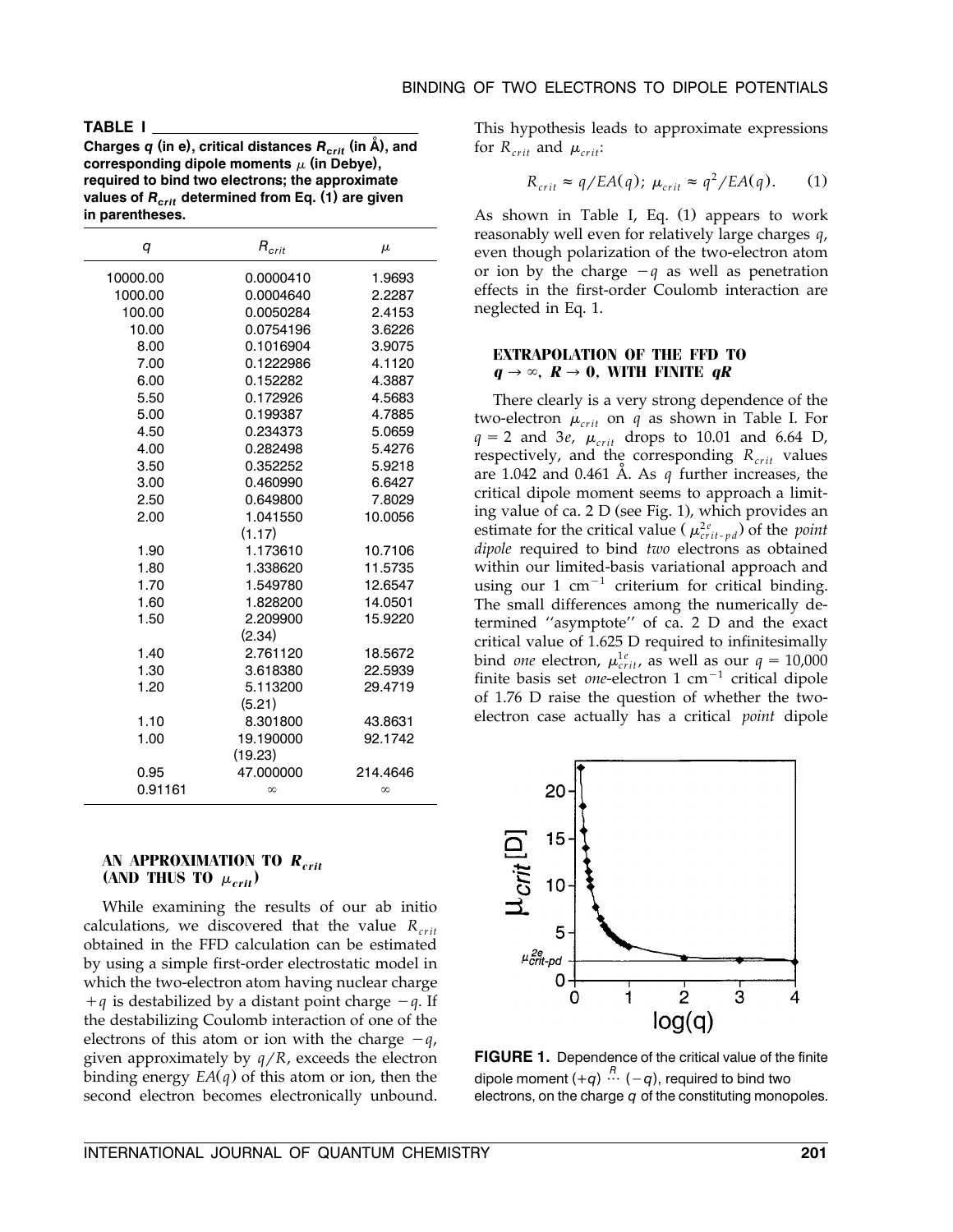moment identical to that of the one-electron case. Because basis set incompleteness effects are expected to be more profound for the two- than for the one-electron system, the *difference* between  $\mu_{crit\text{-}pd}^{2e}$  and  $\mu_{crit}^{1e}$  for the point dipole case is expected to further decrease with basis set improvements. The question of whether this difference is actually zero or only the inequality  $\mu_{crit}^{1e} < \mu_{crit-pd}^{2e}$  $<$  2 D holds needs to be addressed, which we now do.

Considering the two-electron FFD Hamiltonian

$$
H = -\frac{1}{2}\nabla_1^2 - \frac{1}{2}\nabla_2^2 - \frac{q}{r_1} - \frac{q}{r_2} + \frac{q}{|\bar{r}_1 - \bar{R}|} + \frac{q}{|\bar{r}_2 - \bar{R}|} + \frac{1}{r_{12}}
$$
 (2)

and scaling the electrons' radial coordinates  $r_i =$  $\rho$ <sub>*i*</sub> /*q* allows us to rewrite *H* as

$$
H = q^{2} \left[ -\frac{1}{2} \nabla_{1}^{2} - \frac{1}{2} \nabla_{2}^{2} - \frac{1}{\rho_{1}} - \frac{1}{\rho_{2}} + \frac{1}{|\bar{\rho}_{1} - q\bar{R}|} + \frac{1}{|\bar{\rho}_{2} - q\bar{R}|} + \frac{1}{q} \frac{1}{\rho_{12}} \right],
$$
\n(3)

with  $\nabla_i^2$  now referring to  $\rho_i$  rather than to  $\overline{r_i}$ . The solution of the Schrödinger equation  $h_2 \psi_h = \epsilon_h \psi_h$ , with  $h_2 = H/q^2$ , in the limit  $q \to \infty$ ,  $q\overline{R} = \overline{\mu}$  (finite) have energies  $\epsilon_{h}$  that are the sums of the energies of the one-electron Hamiltonian

$$
h_1 = -\frac{1}{2}\nabla^2 - \frac{1}{\rho} + \frac{1}{|\bar{\rho} - \bar{\mu}|}.
$$
 (4)

The eigenvalues of  $h_1$  are, of course, the energies of the one-electron FFD problem corresponding to a dipole moment  $\overline{\mu}$ . So, clearly, in the limit  $(q \rightarrow \infty)$ ,  $R \rightarrow 0$ , *qR* finite) where the FFD potential approaches the point dipole, the energies of  $h_2$  approach sums of energies of the one-electron  $h_1$ and, thus, the critical dipole of  $h_1$  will also produce critical binding for *h*<sub>2</sub>. We should, however, stress that even though the conditions for infinitesimal critical binding (1.625 D) for  $h_1$  and  $h_2$  are the same as the point dipole limit is reached, it is not true that the conditions for achieving  $\approx 1$  cm<sup>-1</sup> binding in the FFD (or its variant introduced in the next subsection) will be identical for the one- and two-electron cases (also see the last sentence of the subsection Binding of Two Electrons by a Positive  $+q$  Charge).

#### **THE FFD-PLUS-CORE MODEL**

Earlier experience on the binding of *one* electron to FFD potentials showed, when  $\mu$  exceeds  $\mu_{crit}$ , that the electron binding energies predicted by this model substantially exceed the binding energies of real molecules having the same dipole moment. For example, modeling LiH using *R* equal to the equilibrium bond length  $(R_e = 1.61 \text{ Å})$  and selecting  $q = 0.77e$  to have  $qR$  properly reproduce the correct dipole moment of LiH ( $\mu$  = 5.95 D) produces, using the FFD model and the basis set employed here, a binding energy for *one* electron of 2.04 eV. Realistic ab initio calculations on  $LiH^$ and LiH using a 6-311G [supplemented with  $6 (sp)$ set of diffuse functions] basis set give a binding energy of 0.28 eV, much less than that obtained by the FFD model. Clearly, the finite dipole potential overestimates the binding energy because it does not insist that the wave function of the extra electron be excluded from the region occupied by the Li's 1*s* core orbitals.

To examine the corresponding effects on the critical binding conditions for *two* electrons, we carried out calculations in which the  $+1e$  and  $-1e$ charges of the FFD model were replaced by  $+3e/-1e$ ,  $+11e/-1e$ , and  $+19e/-1e$  with two  $(1s^2)$ , 10  $(1s^2 2s^2 2p^6)$ , or 18  $(1s^2 2s^2 2p^6 3s^2 3p^6)$ electrons located on the positive charge center. § A  $6-311G/6(sp)$  basis set was used to describe the core orbitals of these  $Li^+$ , Na<sup>+</sup>, and K<sup>+</sup> ions, and the SCF procedure was used to optimize these core orbitals. Subsequently, the one- and two-electron full CI method was used to calculate the energies of the singly and doubly charged anion systems. Finally, the position  $(R)$  of the  $-1e$  charge was varied to determine the distance  $R_{crit}$  (and, thus,  $\mu_{crit} = 1eR_{crit}$  at which the dianion becomes barely stable. †

The critical distances  $(R_{crit} = 23.53, 26.93, \text{ and})$ 29.34 A) and neutral dipole moments  $(\mu_{crit} = 113,$ 129, and 141 D) thereby obtained for the species where the  $+1e$  charge is replaced by a Li<sup>+</sup>, Na<sup>+</sup>, or  $K^+$  case are considerably larger than what we find for the corresponding  $+1e/- 1e$  FFD model

§ A similar model was first used in a study of the relationship between dipole moments and electron binding energies in [28].

Realizing that we are carrying out numerical calculations using a finite basis set and keeping in mind that we are trying to determine under what conditions a molecule can bind *two* electrons by an amount that is small yet *experimentally observable*, we chose to define the binding limit to be  $1 \text{ cm}^{-1}$  or more when we consider it bound.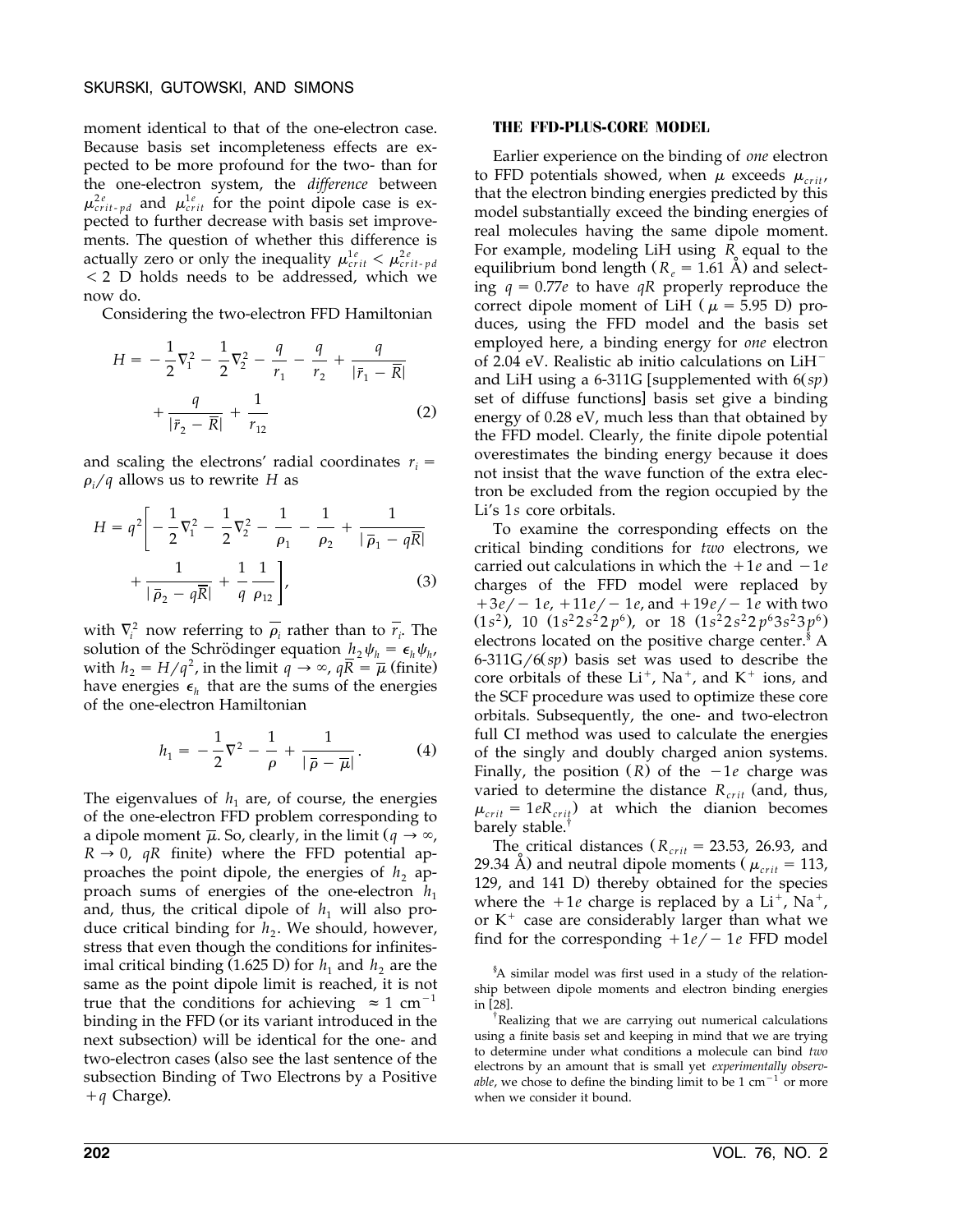$(R_{crit} = 19.19 \text{ Å}, \mu_{crit} = 92.17 \text{ D}, \text{see Table I}.$  This is consistent with the  $+1e/-1e$  model overestimating the binding energy (and thus underestimating  $R_{crit}$  and  $\mu_{crit}$ ) in the two-electron case. These findings suggest that it will be very difficult to find a realistic molecular system capable of binding *two* electrons through its dipole potential by ca.  $1 \text{ cm}^{-1}$ .

Finally, we found that the simple approximation to  $R_{crit} = q/EA(q)$ , applied to the Li<sup>+</sup>, Na<sup>+</sup>,  $K^+/- 1$  *e* cases described above by using the *EA* values of Li, Na, and K and taking  $q = 1e$ , gives  $R_{crit}$  = 23.59, 27.00, and 29.41 Å and, thus,  $\mu_{crit}$  = 113.31, 129.69, and 141.26 D, respectively, which agree remarkably well with the ab initio values reported above.

#### **Discussion**

We have examined a model system consisting of *two* electrons moving in the electrostatic potential of two point charges  $+qe$  and  $-qe$  separated by the distance *R*. We found that the critical value of the finite dipole  $\mu_{crit} = qR_{crit}$  required to bind *two* electrons by  $\approx 1$  cm<sup>-1</sup> strongly depends on *q*, unlike the case when one electron is bound to the same potential. In fact, the critical dipole moment for two-electron binding tends to infinity for  $q \approx$ 0.91*e*. As *q* increases and approaches infinity, the finite dipole approaches the point dipole, and our computed critical value  $\mu_{crit}$  for  $\approx 1$  cm<sup>-1</sup> binding approaches a value less than 2 D. The value that we achieve for the critical dipole needed to bind *one* electron (1.75 D) by  $> 1 \text{ cm}^{-1}$  is close to this two-electron critical value and to the analytical  $(1.625 \text{ D})$  and earlier  $(2.0 \text{ D})$  numerical one-electron critical dipoles for infinitesimal binding. Based on our analysis of the *q*-dependence of the twoelectron FFD Hamiltonian, we showed that the difference in critical dipoles required to bind one and two electrons approaches zero as the point dipole potential is reached.

Overall, our findings suggest that it will be difficult to find a neutral polar molecule which can bind two electrons via its dipole potential. Even for the species in which formally doubly or triply charged atomic ions appear (e.g., in MgO or AlN), the actual bond polarity is seldom consistent with  $q \geq 1.5e$ . The FFD model suggests that (see Table I)  $\mu_{crit} \approx 16D$  in this case. Moreover, the effects of inner-shell orbitals, as shown in the subsection The

FFD-Plus-Core Model, would cause  $\mu_{crit}$  to be even larger than this 16 D to achieve two-electron binding. Although binding two electrons via the dipole potential of a real molecule may be improbable, it may be possible to form a *mixed* valencedipole-bound dianion of a polar molecule, with one excess electron dipole-bound and localized on the positive side of molecular dipole and the second excess electron bound by valence interactions to a functional group such as  $-CC$ ,  $-NO_2$ , —COO, etc., at a distant part of the molecule. Work in this direction is in progress in our group.

#### **ACKNOWLEDGMENTS**

This work was supported by the NSF Grant CHE9618904 to J. S. and the Polish State Committee for Scientific Research (KBN) Grant No. 3 T09A 049 15 (Contract No. 0337/T09/98/15) to P. S. and M. G. The computer time provided by the Utah High Performance Computing Center is also gratefully acknowledged. We also acknowledge support of this work by the Divisions of Geosciences and Chemical Sciences both of the Office of Basic Energy Sciences, U.S. Department of Energy. Pacific Northwest National Laboratory is operated for the U.S. Department of Energy by Battelle Memorial Institute under Contract No. DE-AC6-76RLO 1830.

#### **References**

- 1. (a) Fermi, E.; Teller, E. Phys Rev 1947, 72, 399. (b) Wightman, A. S. Phys Rev 1949, 77, 521. (c) Wallis, R. F.; Herman, R.; Milnes, H. W. J Mol Spectrosc 1960, 4, 51. (d) Turner, J. E.; Anderson, V. E.; Fox, K. Phys Rev 1968, 174, 81.
- 2. Crawford, H. O. Proc R Soc (Lond) 1967, 91, 279.
- 3. Crawford, H. O.; Dalgarno, A. Chem Phys Lett 1967, 1, 23.
- 4. Brown, W. B.; Roberts, R. E. J Chem Phys 1967, 46, 2006.
- 5. Jordan, K. D.; Luken, W. J Chem Phys 1976, 64, 2760.
- 6. Koopmans, T. Physica (Amsterdam) 1934, 1, 104.
- 7. Gutsev, G. L.; Nooijen, M.; Bartlett, R. J. Phys Rev A 1998, 57, 1646.
- 8. Smith, D. M. A.; Smets, J.; Elkadi, Y.; Adamowicz, L. J Chem Phys 1998, 109, 1238.
- 9. Gutowski, M.; Skurski, P.; Simons, J.; Jordan, K. D. Int J Quantum Chem 1997, 64, 183.
- 10. Gutowski, M.; Skurski, P. J Chem Phys 1997, 107, 2968.
- 11. Gutowski, M.; Skurski, P. J Phys Chem B 1997, 101, 9143.
- 12. Gutowski, M.; Jordan, K. D.; Skurski, P. J Phys Chem A 1998, 102, 2624.
- 13. Skurski, P.; Gutowski, M. J Chem Phys 1998, 108, 6303.
- 14. Compton, R. N. In Negative Ions (Multiply Charged Negative Ions); Esaulov, V. A., Ed.; Cambridge University: London, 1995.